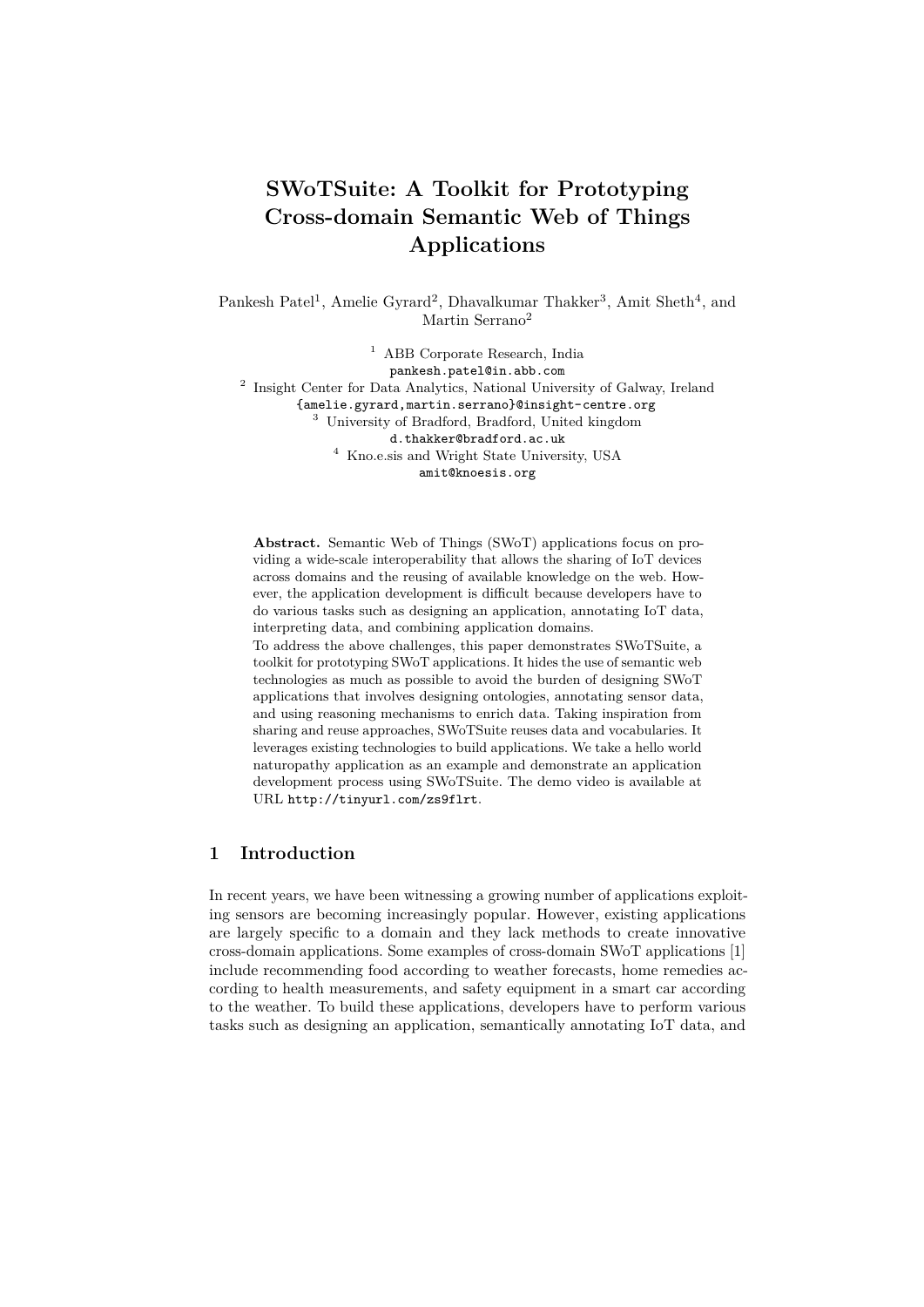#### 2 Demonstration at ISWC 2016

interpreting IoT data. This requires the learning of semantic web technologies and tools, which is a time consuming process.

The aim of our work is to reduce the development effort for prototyping SWoT applications [1]. Taking inspiration from Content Management Systems (e.g., Drupal, Wordpress) that enables a design of websites without learning web technologies, we reduce the gap of learning semantic web technologies by developing a framework that assists developers designing cross-domain SWoT applications. We design and implement SWoTSuite<sup>5</sup>, a suite of tools for prototyping SWoT applications. We first present an architecture of SWoTSuite and then an application development process using it.

## **2 SWoTSuite architecture**

In the following, we describe an architecture of SWoTSuite and its components.

**Semantic annotator.** It interacts with IoT devices that return data in heterogeneous formats. It converts sensors metadata in an unified description to provide further reasoning to overcome heterogeneity issues, similar to approach adopted by Semantic Sensor Observation Service (SemSOS) [2]. The sensor metadata is semantically annotated according to the M3 taxonomy [1, p. 93](an extension of W3C Semantic Sensor Network (SSN) ontology) that covers the limitations of SSN [3].

**Persistent storage.** It stores the M3 ontologies, M3 datasets [1], M3 rules [1], and unified sensor data received from the annotator. Moreover, it stores pre-written M3 compatible SPARQL queries to assist developers. The current implementation of persistent storage uses a triple store to store M3 ontologies, M3 datasets, unified sensor data received from the converter. The M3 rules and SPARQL queries are stored as files.

**Knowledge manager.** It is responsible for indexing, designing, reusing, and combining domain-specific knowledge that further update knowledge in the persistent storage. We have been building datasets to reference, classify, and reuse domain-specific knowledge that we call Linked Open Vocabularies for the Internet of Things (LOV4IoT)<sup>6</sup>. The LOVIoT provides domain ontologies, datasets, and rules that could be reused to design cross-domain SWoT applications.

**Reasoning engine.** It infers high-level knowledge using a Jena inference engine and M3 rules. The M3 rules are a set of rules that are extracted from LOV4IoT and redesigned to be compliant with the M3 taxonomy.

**Query engine.** It executes queries and provides smart suggestions. The query engine has been implemented using ARQ, a SPARQL processor for Jena. The query engine loads the M3 ontologies, M3 datasets, knowledge deduced from the reasoning engine, and executes SPARQL queries in order to provide suggestions.

 $5$  http://sensormeasurement.appspot.com/

 $^6$  http://sensormeasurement.appspot.com/?p=ontologies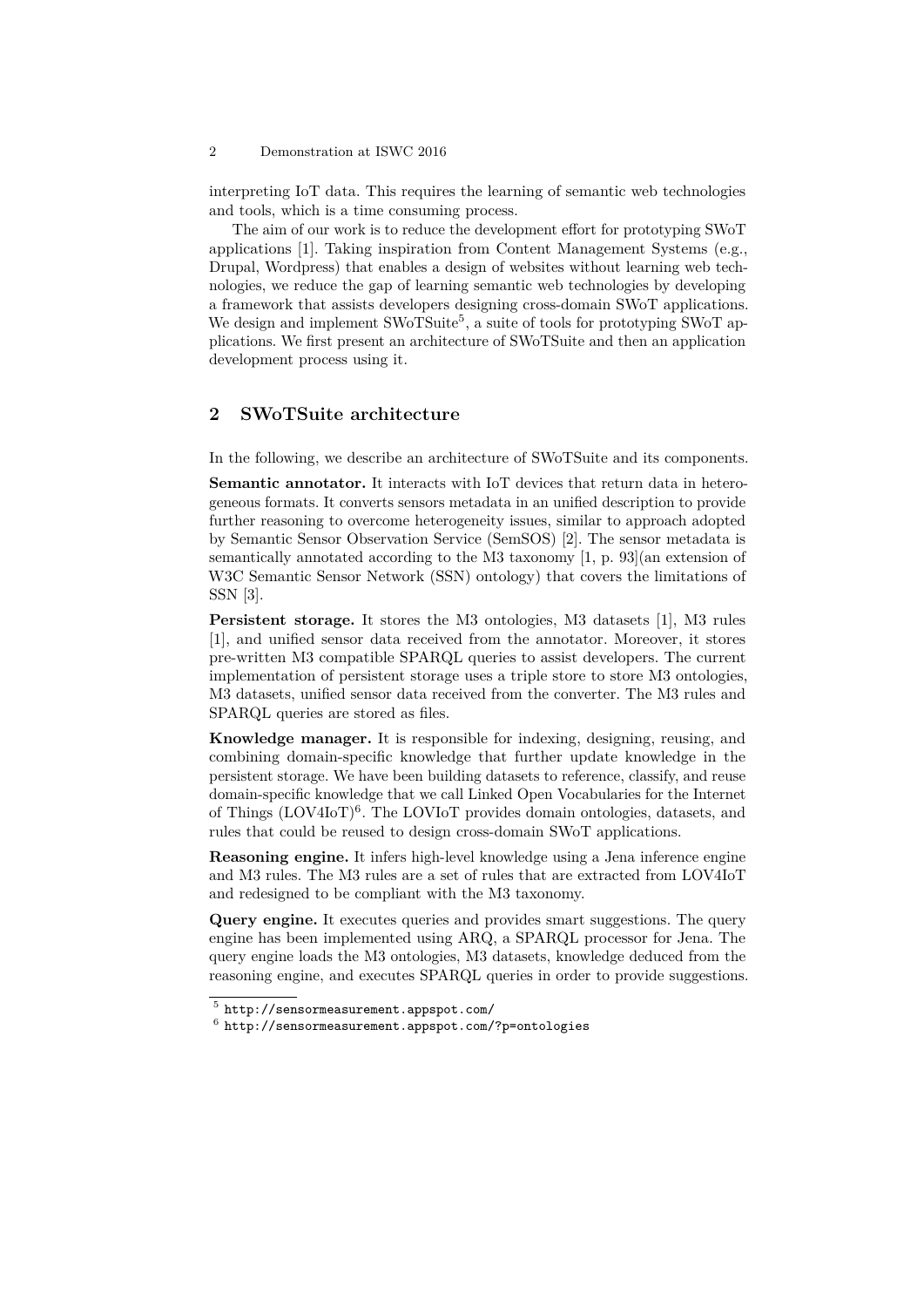

**Fig. 1.** SWoTSuite architecture

#### **2.1 Demonstration**

For demonstration purposes, we take an application that combines data produced by a body thermometer with other domains such as healthcare and food knowledge bases. It suggests some preventive measures, such as home remedies when a fever is detected (e.g., drink orange or lemon juice because they contain Vitamin C) or consulting a doctor immediately in case of severity, that can be acted upon by patients. Application development using SWoTSuite consists of the following steps. The steps in even more detail can be found at URL<sup>7</sup> and the recorded video is available at  $URL<sup>8</sup>$ .

**Step 1: Generating an IoT application template.** It selects a pre-defined template from the persistent storage. The template consists of ontologies, datasets, rules, and SPARQL queries that are required to build a SWoT application. To select a template, developers provide a set of sensors (e.g., body thermometer) and the related application domain (e.g., healthcare) information. SWoTSuite queries the persistent storage with this information and returns templates to select. The user interface is available at  $\mathrm{URL}^9$ .

**Step 2: Semantically annotating data.** Developers provide SenML data to the semantic annotator to get the  $RDF/XML$  data. We provide two options

<sup>7</sup> http://sensormeasurement.appspot.com/?p=end\_to\_end\_scenario

<sup>8</sup> http://tinyurl.com/zs9flrt

 $^9$  http://sensormeasurement.appspot.com/?p=m3api